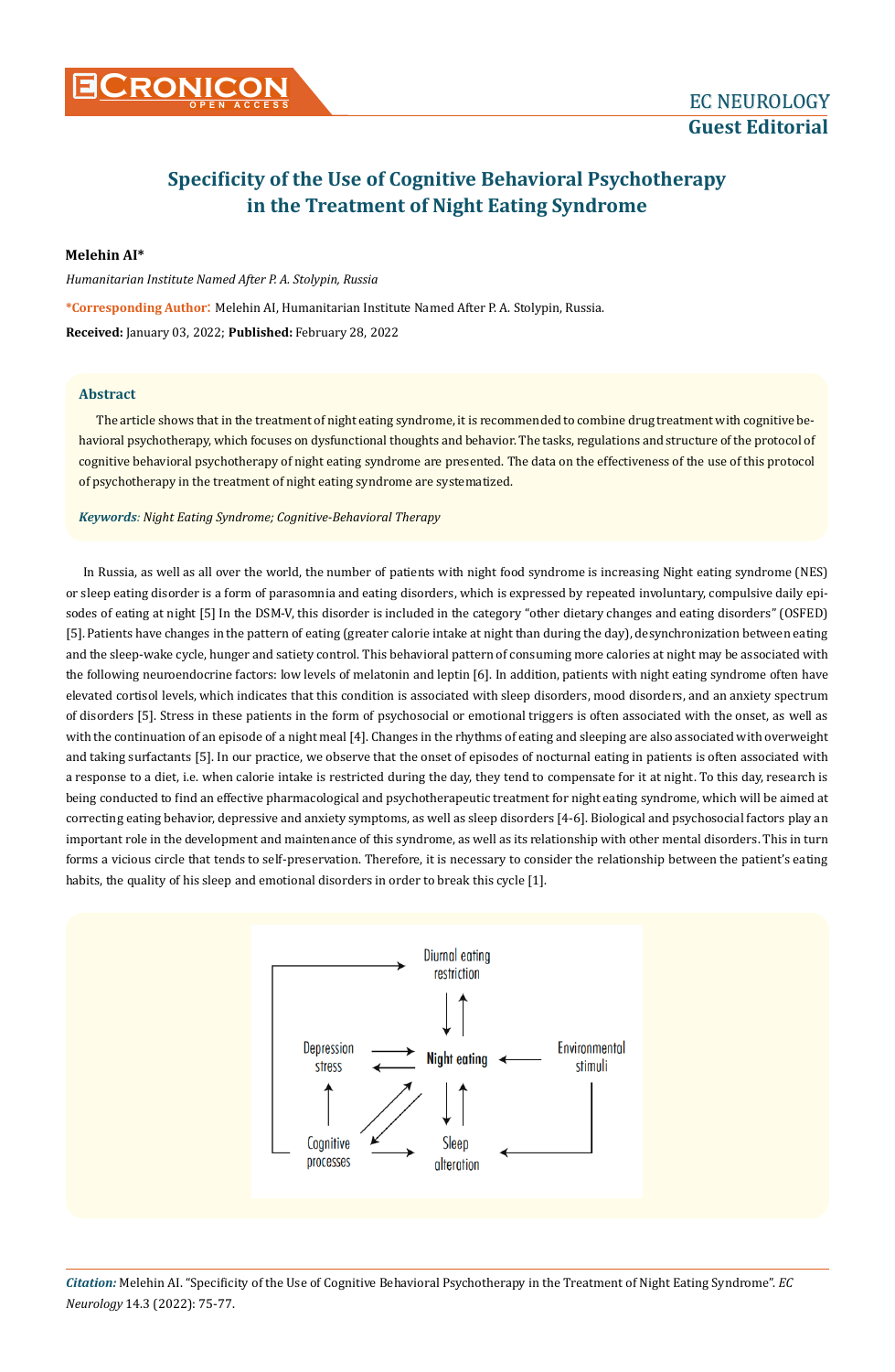There is no satisfactory treatment for nocturnal eating. There is limited information about medical treatment (sertraline, topiramate).

More often they resort to drug treatment using the first line [5]: SSRIs (sertraline, paroxetine, fluvoxamine); anticonvulsants (topiramate); dopamine agonists (pramipexole). It has been shown that the introduction of exogenous melatonin or leptin, which can prolong sleep and suppress night appetite. The effectiveness of Z-hypnotics (zolpidem) has not been shown [5]. When prescribing these drugs, it is necessary to monitor side effects [5]. It is recommended to combine drug treatment with cognitive behavioral psychotherapy which focuses on the dysfunctional thoughts and behaviors involved in night eating syndrome [1,4-6].

Tasks of psychotherapy in the treatment of night eating syndrome:

- To strengthen the patient's self-awareness that he uses eating as a form of struggle with emotions.
- Changing/adjusting the power supply model.
- To teach the patient to recognize the triggers that lead to night eating, as well as to form skills on how to minimize or combat them.
- Correct the patient's circadian rhythms of nutrition delay by shifting the meal to the beginning of the day and at the same time breaking the connection between erroneous settings and nighttime meals.

Regulations for psychotherapy of night eating syndrome (by K.C. Allison): 10 sessions + 2 additional sessions on sleep disorders. The duration of therapy is 12 weeks [1,2].

The structure of the protocol of cognitive behavioral therapy (K.C. Allison) [1,2]:

- I. Examination of the patient's mental status using the 14-item Night Eating Questionnaire scale or Night Eating Symptom Scale-II (NESS-II).
- II. Psychoeducation: About the factors leading to night eating syndrome; about healthy weight loss and nutrition; the influence of food intake and mood on the night eating syndrome.
- III. Modification of the power supply model: Motivational interview aimed at changing the structure of nutrition; coping with difficulties that the patient may face during treatment; challenging dysfunctional thoughts related to nutrition; Food planning. Limit your daily calorie intake. Food consumption diary with calorie monitoring.
- IV. Behavioral analysis. Building a chain of episodes of night food. Training in the technique of stimulus control.
- V. Monitoring and evaluation of negative thoughts. Cognitive restructuring.
- VI. Sleep hygiene and sleep quality control.
- VII. Increased physical and social activity.
- VIII. Stress management techniques: progressive muscle relaxation.
- IX. Strengthening social capital/support.
- X. Prevention of relapses.

76